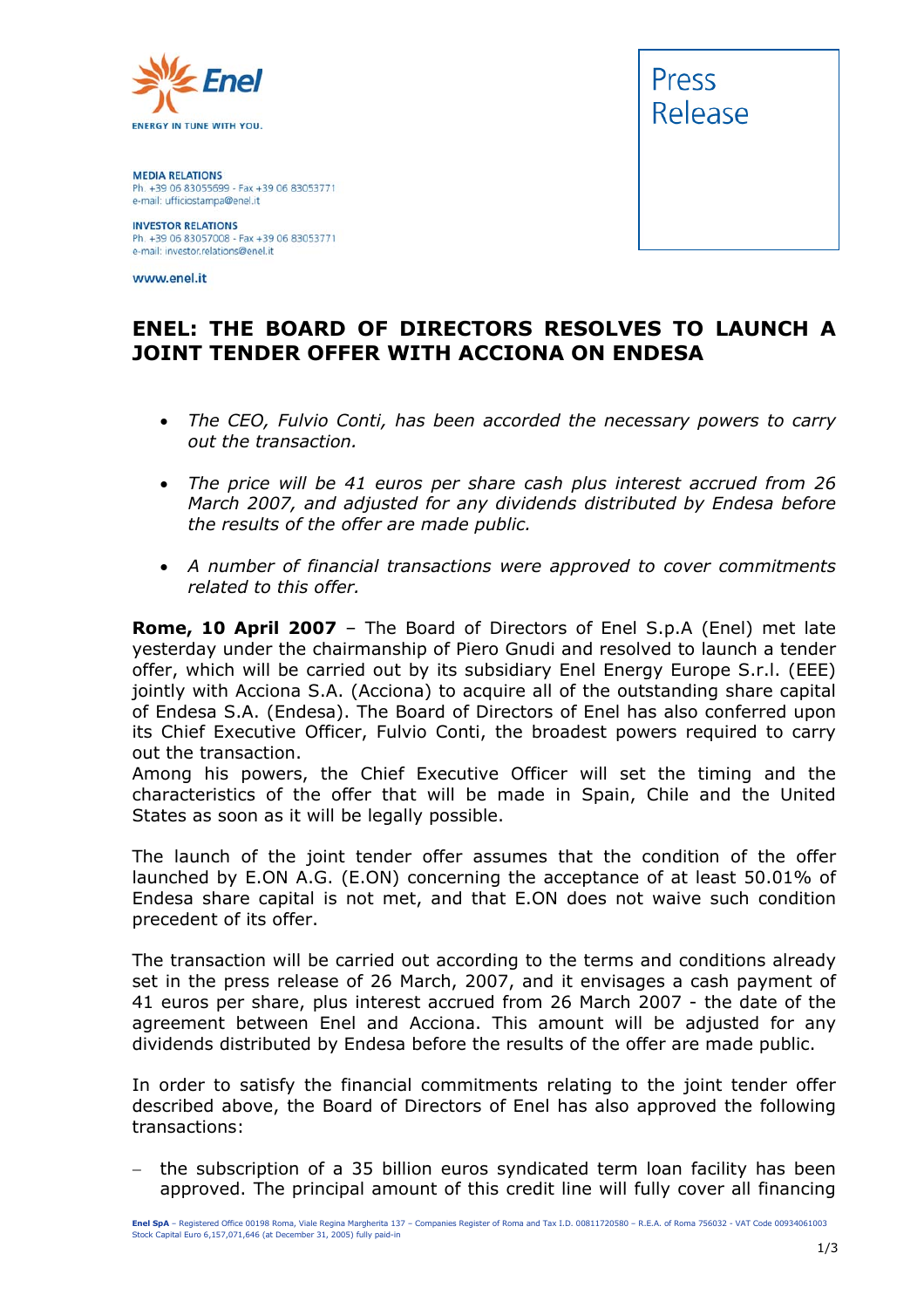



requirements related to the acquisition of Endesa's shares by the Enel Group. This credit line is made up of three *tranches* consisting of:

- 10 billion euros with a 1-year maturity (subject to a term-out option for a further 18 months);
- 15 billion euros with a 3-year maturity;
- 10 billion euros with a 5-year maturity.

The interest rate applicable to this credit line will vary depending on Enel's rating from time to time. The credit line can be fully or partially prepaid with no penalties.

The transaction has been entirely underwritten by a group of banks made up by bookrunners Mediobanca, UBS, Intesa San Paolo, Unicredito HVB, Banco Santander. In the next few days the group of banks could be enlarged to include other institutions which will act as mandated lead arrangers. Moreover, in order to refinance this transaction and to restructure the debt of the Group, the Board of Directors has also approved:

- − renewal of the *medium term notes* programme by Enel and Enel Finance International S.A., whose amount will be raised from 10 to 25 billion euros.
- − one or more Enel's bond issues, in euros or other currency, to be placed with institutional investors by 31 December 2007 in an aggregate amount corresponding to 5 billion euros.

In this regard, the Board of Directors of Enel conferred upon its Chief Executive Officer powers to set amounts, currencies, timing and characteristics for any single issue as well as the power to apply for potential listings on the Italian stock exchange and/or foreign stock exchanges.

Enel will inform financial markets in a timely manner regarding both the actual presentation of the public offer on Endesa shares, and the financial operations related to the transaction, as soon as they are carried out by the Chief Executive Officer according to his mandate.